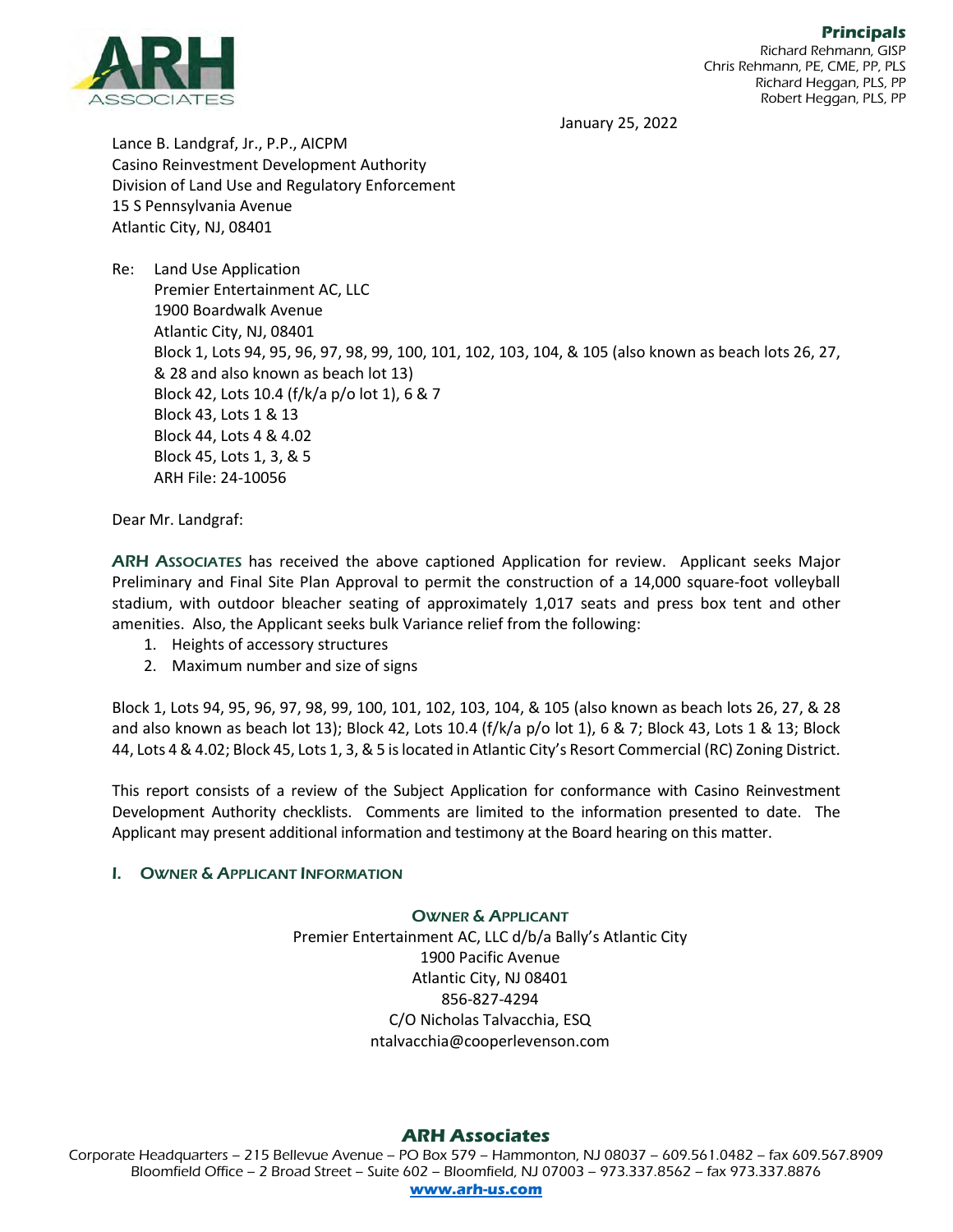## II. SUBMITTALS

| <b>TITLE / DESCRIPTION</b>                                                   | <b>PREPARED / SIGNED /</b><br><b>SEALED BY</b> | <b>DATE</b> | <b>DATE LAST</b><br><b>REVISED</b> |
|------------------------------------------------------------------------------|------------------------------------------------|-------------|------------------------------------|
| Cover Letter From Applicant's Attorney                                       | Applicant's Attorney<br>Cooper Levenson        | 11/24/2021  |                                    |
| CRDA Land Use Application                                                    | Owner / Applicant                              | 11/24/2021  | 1/19/2022                          |
| Major Preliminary & Final Site<br>Plan<br>Checklist & "c" Variance Checklist | Arthur W. Ponzio Co. & Associates, Inc.        | 11/24/2021  |                                    |
| Major Site Plans                                                             | Arthur W. Ponzio Co. & Associates, Inc.        | 12/17/2021  | 1/13/2022                          |
| Architectural Plan                                                           | <b>SOSH Architects</b>                         | 11/24/2021  |                                    |
| 200' Property Owners List                                                    | City of Atlantic City                          | 11/22/2021  |                                    |
| Certification of Payment of Taxes                                            | City of Atlantic City                          | 11/17/2021  |                                    |
| Escrow Setup                                                                 | Applicant                                      | 11/17/2021  |                                    |

## III. COMPLETENESS REVIEW

The following addresses conformance with the Board's Checklists and does not reflect adequacy of submissions for review purposes. The correct number of copies are assumed to have been submitted. Column entries reflect ARH's review of Applicant's submissions.

*This office recommends that this Application be deemed Complete at this time. Applicant is asked to address submission deficiencies as follows:*

Major Preliminary Site Plan Checklist (Form #6)

| <b>ITEM</b>    | <b>TITLE / DESCRIPTION</b><br>(Subdivision Application)                                                                                                                         | <b>Submitted</b> | <b>Waiver</b><br><b>Requested by</b><br><b>Applicant</b> | <b>Waiver</b><br>recommended<br>by Reviewer |
|----------------|---------------------------------------------------------------------------------------------------------------------------------------------------------------------------------|------------------|----------------------------------------------------------|---------------------------------------------|
| $\mathbf{1}$   | Completed Land Use Application                                                                                                                                                  | X.               |                                                          |                                             |
| $\overline{2}$ | Payment of Required Application and Escrow<br>Fees (19:66-4.3)                                                                                                                  | X                |                                                          |                                             |
| 3              | Name and address, email address of property<br>owner and applicant.                                                                                                             | X                |                                                          |                                             |
| 4              | Proof of real estate taxes and other assessments<br>paid.                                                                                                                       | <b>TBP</b>       |                                                          |                                             |
| 5              | Name, signature, license number, seal and<br>address of each professional consultant, as<br>applicable, involved in preparation of required<br>documents.                       | X                |                                                          |                                             |
| 6              | Project narrative describing existing conditions,<br>surrounding uses and the<br>proposed<br>development including list of variance and design<br>waiver relief sought, if any. | X                |                                                          |                                             |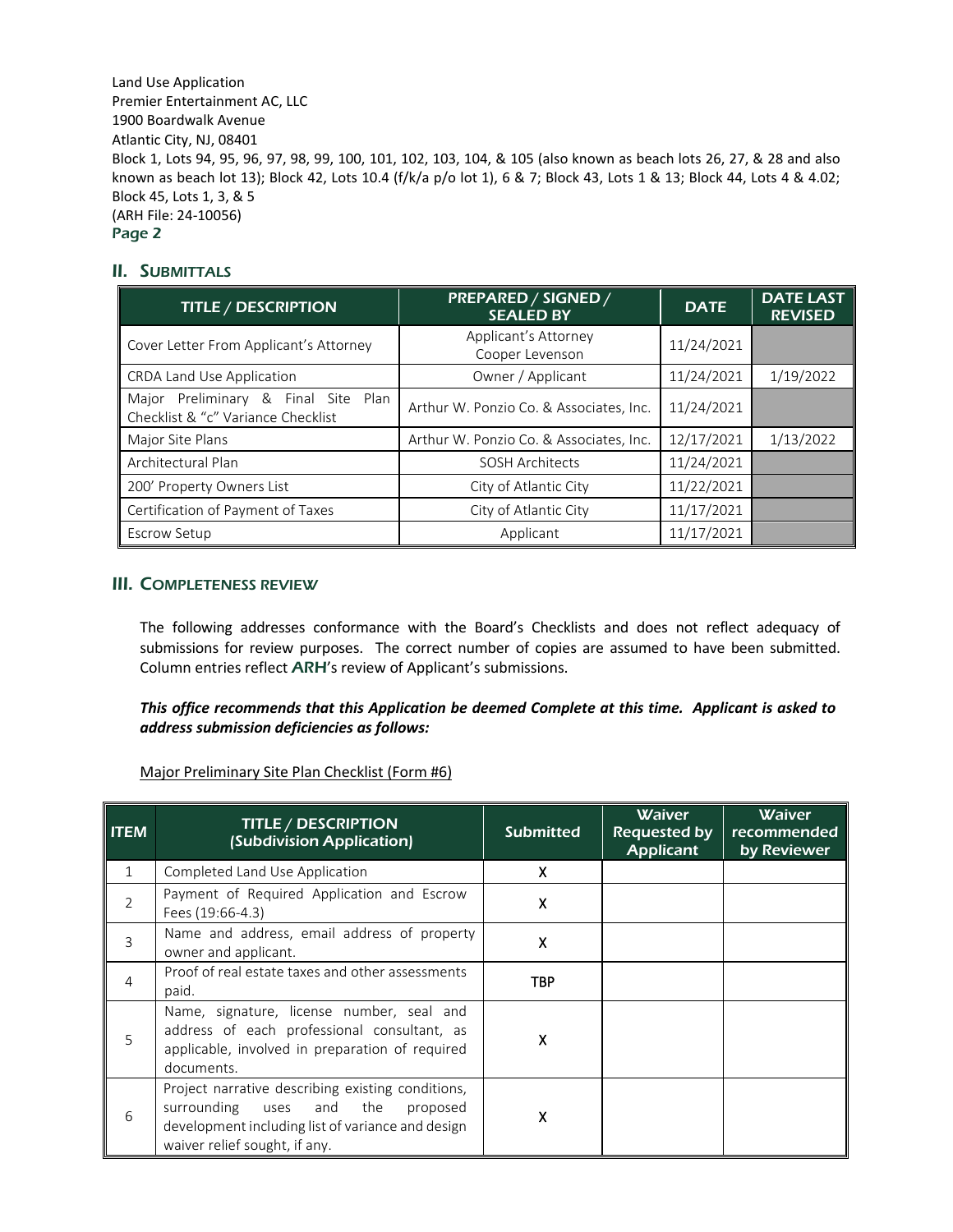| <b>ITEM</b> | <b>TITLE / DESCRIPTION</b><br>(Subdivision Application)                                                                                                                                                                                                                                                                                                                                                        | <b>Submitted</b>   | <b>Waiver</b><br><b>Requested by</b><br><b>Applicant</b> | <b>Waiver</b><br>recommended<br>by Reviewer                                |
|-------------|----------------------------------------------------------------------------------------------------------------------------------------------------------------------------------------------------------------------------------------------------------------------------------------------------------------------------------------------------------------------------------------------------------------|--------------------|----------------------------------------------------------|----------------------------------------------------------------------------|
| 7           | Title block denoting type of application, tax map<br>sheet, project address, block and lot, and street<br>location.                                                                                                                                                                                                                                                                                            | Χ                  |                                                          |                                                                            |
| 8           | Proof of ownership of property. (Report of title,<br>copy of deed AS FILED with the Atlantic County<br>Clerk's Office, affidavit or other documentation<br>evidencing ownership.)                                                                                                                                                                                                                              |                    | X                                                        | Applicant must<br>provide proof of<br>ownership prior<br>to final approval |
| 9           | Consent of property owner to applicant to<br>development project.                                                                                                                                                                                                                                                                                                                                              | Χ                  |                                                          |                                                                            |
| 10          | FOR ADMINISTRATIVE REVIEW AND APPROVAL:<br>Certification<br>from<br>Applicant's<br>licensed<br>professional that the development proposed<br>meets all requirements and no variance or<br>design waivers are requested. (19:66-4.6)                                                                                                                                                                            | N/A                |                                                          |                                                                            |
| 11          | Zoning Schedule listing: Use, lot area, lot width, lot<br>depth, yard setbacks, floor area ratio, density,<br>building coverage, building height and parking<br>requirements, including existing and proposed<br>with conformity status of each.                                                                                                                                                               | $\pmb{\mathsf{X}}$ |                                                          |                                                                            |
| 12          | Certified List of Property Owners within 200'<br>Radius of the subject property by City of Atlantic<br>City Tax assessor's Office.                                                                                                                                                                                                                                                                             | Χ                  |                                                          |                                                                            |
| 13          | Public Notice in compliance with NJSA 40:55D-12.                                                                                                                                                                                                                                                                                                                                                               | <b>TBP</b>         |                                                          |                                                                            |
| 14          | North arrow, scale and graphic scale                                                                                                                                                                                                                                                                                                                                                                           | X.                 |                                                          |                                                                            |
| 15          | Signature blocks for Hearing Officer, Land Use<br>Regulation Enforcement Officer, Engineer and<br>Planner.                                                                                                                                                                                                                                                                                                     | X                  |                                                          |                                                                            |
| 16          | Key map(s) at a legible scale showing location of<br>property with existing structures, uses, streets,<br>public right of ways, municipal boundaries, public<br>parks, beaches, environmental sensitive areas,<br>zoning district boundaries within 200 feet of the<br>subject property. Property tax lots within 200 feet<br>of the subject property taken from the most<br>recent municipal tax map records. | Χ                  |                                                          |                                                                            |
| 17          | List of any existing or proposed deed restrictions,<br>easements, covenants, Homeowners Association<br>Agreements, etc. as recorded or in recordable<br>form if proposed.                                                                                                                                                                                                                                      | X                  |                                                          |                                                                            |
| 18          | List of development stages or phases, if any.                                                                                                                                                                                                                                                                                                                                                                  | N/A                |                                                          |                                                                            |
| 19          | List of approvals or permits required by other<br>regulatory authorities having jurisdiction and the<br>status of same.                                                                                                                                                                                                                                                                                        | Χ                  |                                                          |                                                                            |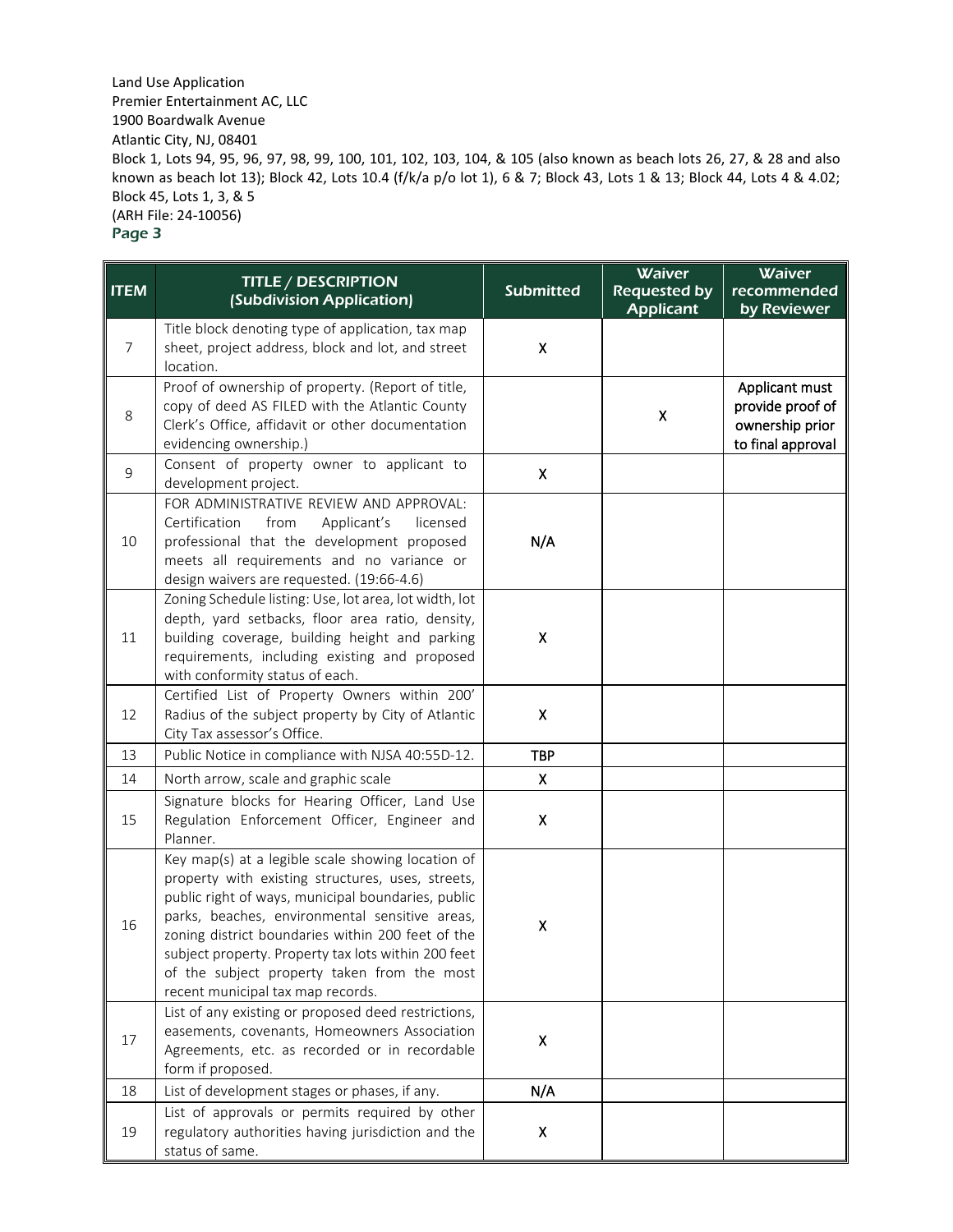| <b>ITEM</b> | <b>TITLE / DESCRIPTION</b><br>(Subdivision Application)                                                                                                                                                                                                                                                                                                                                                                                                                                                                                                                                                                                                                                                                                                                                                                                                                                                                                                                                                                                             | <b>Submitted</b> | Waiver<br><b>Requested by</b><br><b>Applicant</b> | Waiver<br>recommended<br>by Reviewer |
|-------------|-----------------------------------------------------------------------------------------------------------------------------------------------------------------------------------------------------------------------------------------------------------------------------------------------------------------------------------------------------------------------------------------------------------------------------------------------------------------------------------------------------------------------------------------------------------------------------------------------------------------------------------------------------------------------------------------------------------------------------------------------------------------------------------------------------------------------------------------------------------------------------------------------------------------------------------------------------------------------------------------------------------------------------------------------------|------------------|---------------------------------------------------|--------------------------------------|
| 20          | Title Survey and topographic survey<br>Land<br>depicting existing conditions prepared by New<br>Jersey licensed professional land surveyor. All<br>elevations shall be based on NAVD 1988. The<br>horizontal datum shall on the NJ State Plane<br>Coordinate System (NAD 1983) Survey shall<br>include all existing conditions, including buildings,<br>structures, parking areas with parking space<br>striping, driveways, walkways, , fences, stoops,<br>stairs, porches, easements, walls, patios, curbs,<br>roof overhangs, overhead wires, bay windows,<br>building setbacks of building on-site and adjoining<br>the site, landscape areas, trees, utility poles, flag<br>poles, directional and identification signs, spot<br>elevations, contours in one foot intervals, FEMA<br>Flood Zone, State Claim areas, utility poles,<br>utilities such as water, sanitary sewer, storm<br>sewer, electric, gas, cable, telephone, etc.<br>Improvements in adjoining right-of-ways /<br>roadways / streets including painted traffic<br>markings. | Χ                |                                                   |                                      |
| 21          | Stormwater management plans and drainage<br>calculations. (19:66-31).                                                                                                                                                                                                                                                                                                                                                                                                                                                                                                                                                                                                                                                                                                                                                                                                                                                                                                                                                                               | N/A              |                                                   |                                      |
| 22          | Site Plan depicting proposed buildings, structures,<br>building setbacks,<br>existing<br>and<br>proposed<br>landscape areas, location of identification signage<br>and directional signs, trash enclosure, building<br>setback lines (dashed) and their dimensions from<br>the property lines, parking area plan showing<br>spaces, size and type, aisle width, curb cuts,<br>drives, driveways, and all ingress and egress areas<br>and dimensions.                                                                                                                                                                                                                                                                                                                                                                                                                                                                                                                                                                                                | Χ                |                                                   |                                      |
| 23          | Grading plan depicting direction of flow of surface<br>run-off, spot elevations, contours within 1 foot<br>intervals, stormwater management structures.                                                                                                                                                                                                                                                                                                                                                                                                                                                                                                                                                                                                                                                                                                                                                                                                                                                                                             | x                |                                                   |                                      |
| 24          | Landscaping Plan, details and plant schedule<br>$(19:66-7.6)$                                                                                                                                                                                                                                                                                                                                                                                                                                                                                                                                                                                                                                                                                                                                                                                                                                                                                                                                                                                       |                  | Χ                                                 |                                      |
| 25          | Lighting plan and details (19:66-7.10)                                                                                                                                                                                                                                                                                                                                                                                                                                                                                                                                                                                                                                                                                                                                                                                                                                                                                                                                                                                                              |                  | X                                                 |                                      |
| 26          | Soil Erosion and Sediment Control Plan. (Required<br>for soil disturbance of 5,000 sq. ft. or greater)                                                                                                                                                                                                                                                                                                                                                                                                                                                                                                                                                                                                                                                                                                                                                                                                                                                                                                                                              |                  | Χ                                                 |                                      |
| 27          | Plans of proposed utility layouts including sanitary<br>sewer, water, gas, telephone, cable and electricity<br>and showing proposed connections to existing or<br>any proposed utility systems.                                                                                                                                                                                                                                                                                                                                                                                                                                                                                                                                                                                                                                                                                                                                                                                                                                                     |                  | X                                                 | $\pmb{\mathsf{X}}$                   |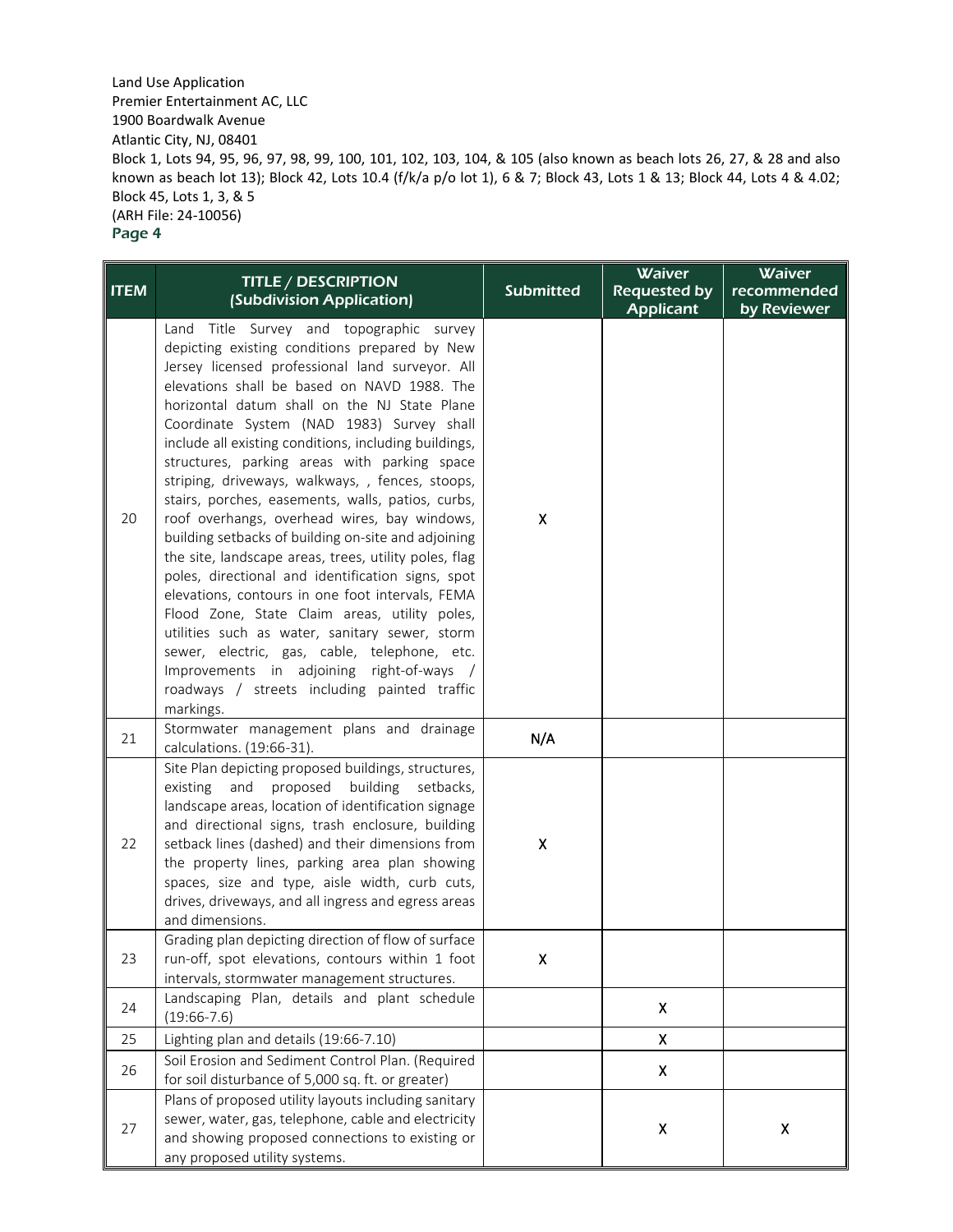| <b>ITEM</b> | <b>TITLE / DESCRIPTION</b><br>(Subdivision Application)                                                                                                                | <b>Submitted</b> | <b>Waiver</b><br><b>Requested by</b><br><b>Applicant</b> | <b>Waiver</b><br>recommended<br>by Reviewer |
|-------------|------------------------------------------------------------------------------------------------------------------------------------------------------------------------|------------------|----------------------------------------------------------|---------------------------------------------|
| 28          | Road and paving cross-sections and profiles.                                                                                                                           | N/A              |                                                          |                                             |
| 29          | Solid and liquid waste management plan.                                                                                                                                |                  | X                                                        | Χ                                           |
| 30          | Vehicular and pedestrian circulation patterns,<br>Traffic control signs, directional signs and Sight<br>triangles                                                      | N/A              |                                                          |                                             |
| 31          | Preliminary architectural plan and elevations, and<br>areas and type of each proposed use.                                                                             | X                |                                                          |                                             |
| 32          | Electronic copy of the full application including<br>application, photos, maps, reports, plans and<br>other exhibits in pdf format. Maximum size of<br>$file(s)$ 4 MB. | x                |                                                          |                                             |

#### Major Final Site Plan Checklist (Form #7)

| <b>ITEM</b>    | <b>TITLE / DESCRIPTION</b><br>(Subdivision Application)                                                                                                                                  | <b>Submitted</b> | <b>Waiver</b><br><b>Requested</b><br>by<br><b>Applicant</b> | <b>Waiver</b><br>recommended<br>by Reviewer                                |
|----------------|------------------------------------------------------------------------------------------------------------------------------------------------------------------------------------------|------------------|-------------------------------------------------------------|----------------------------------------------------------------------------|
| $\mathbf{1}$   | Completed Land Use Application                                                                                                                                                           | X                |                                                             |                                                                            |
| 2              | Payment of Required Application and Escrow<br>Fees (19:66-3.4)                                                                                                                           | X                |                                                             |                                                                            |
| 3              | Name and address, email address of property<br>owner and applicant.                                                                                                                      | $\mathsf{x}$     |                                                             |                                                                            |
| 4              | Proof of real estate taxes and other assessments<br>paid.                                                                                                                                | <b>TBP</b>       |                                                             |                                                                            |
| 5              | Name, signature, license number, seal and<br>address of each professional consultant, as<br>applicable, involved in preparation of required<br>documents.                                | X                |                                                             |                                                                            |
| 6              | Project narrative describing existing conditions,<br>surrounding<br>and<br>the<br>uses<br>proposed<br>development including list of variance and<br>design waiver relief sought, if any. | X.               |                                                             |                                                                            |
| $\overline{7}$ | Title block denoting type of application, tax map<br>sheet, project address, block and lot, and street<br>location.                                                                      | $\mathsf{x}$     |                                                             |                                                                            |
| 8              | Proof of ownership of property. (Report of title,<br>copy of deed AS FILED with the Atlantic County<br>Clerk's Office, affidavit or other documentation<br>evidencing ownership.)        |                  | X                                                           | Applicant must<br>provide proof of<br>ownership prior<br>to final approval |
| 9              | Consent of property owner to applicant to<br>development project.                                                                                                                        | X                |                                                             |                                                                            |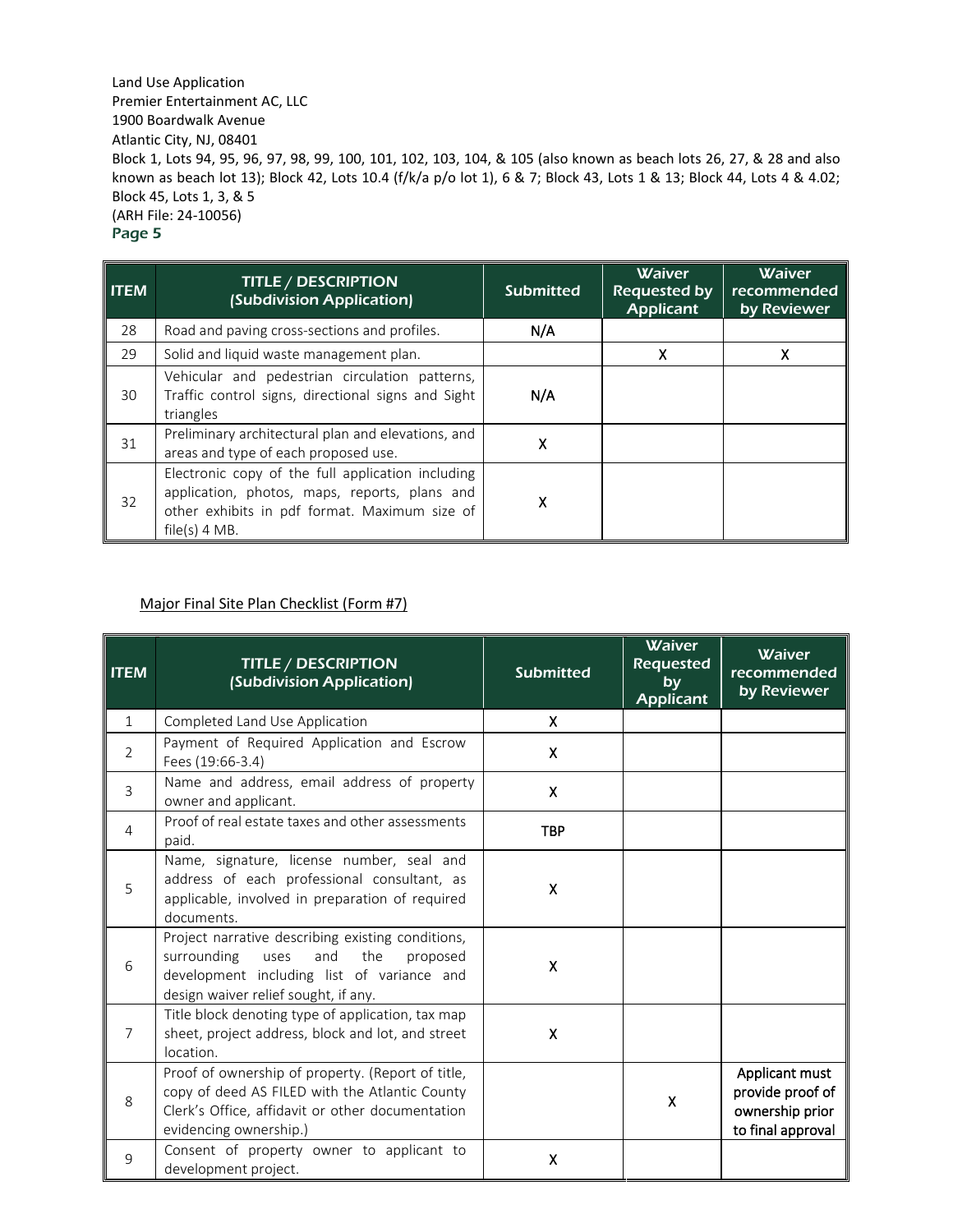| <b>ITEM</b> | <b>TITLE / DESCRIPTION</b><br>(Subdivision Application)                                                                                                                                                                                                                                                                                                                                                                                               | <b>Submitted</b>          | Waiver<br><b>Requested</b><br>by<br><b>Applicant</b> | <b>Waiver</b><br>recommended<br>by Reviewer |
|-------------|-------------------------------------------------------------------------------------------------------------------------------------------------------------------------------------------------------------------------------------------------------------------------------------------------------------------------------------------------------------------------------------------------------------------------------------------------------|---------------------------|------------------------------------------------------|---------------------------------------------|
| 10          | FOR ADMINISTRATIVE REVIEW AND APPROVAL:<br>Certification<br>from<br>Applicant's<br>licensed<br>professional that the development proposed<br>meets all requirements and no variance or<br>design waivers are requested. (19:66-4.6)                                                                                                                                                                                                                   | N/A                       |                                                      |                                             |
| 11          | Zoning Schedule listing: Use, lot area, lot width, lot<br>depth, yard setbacks, floor area ratio, density,<br>building coverage, building height and parking<br>requirements, including existing and proposed<br>with conformity status of each.                                                                                                                                                                                                      | X                         |                                                      |                                             |
| 12          | Certified List of Property Owners within 200'<br>Radius of the subject property by City of Atlantic<br>City Tax assessor's Office.                                                                                                                                                                                                                                                                                                                    | $\boldsymbol{\mathsf{x}}$ |                                                      |                                             |
| 13          | Public Notice in compliance with NJSA 40:55D-12.                                                                                                                                                                                                                                                                                                                                                                                                      | <b>TBP</b>                |                                                      |                                             |
| 14          | North arrow, scale and graphic scale                                                                                                                                                                                                                                                                                                                                                                                                                  | $\boldsymbol{\mathsf{X}}$ |                                                      |                                             |
| 15          | Signature blocks for Hearing Officer, Land Use<br>Regulation Enforcement Officer, Engineer and<br>Planner.                                                                                                                                                                                                                                                                                                                                            | $\boldsymbol{\mathsf{X}}$ |                                                      |                                             |
| 16          | Key map(s) at a legible scale showing location of<br>property with existing structures, uses, streets,<br>public right of ways, municipal boundaries, public<br>parks, beaches, environmental sensitive areas,<br>zoning district boundaries within 200 feet of the<br>subject property. Property tax lots within 200 feet<br>of the subject property taken from the most<br>recent municipal tax map records.                                        | $\pmb{\mathsf{X}}$        |                                                      |                                             |
| 17          | List of any existing or proposed deed restrictions,<br>easements, covenants, Homeowners Association<br>Agreements, etc. as recorded or in recordable<br>form if proposed.                                                                                                                                                                                                                                                                             | $\mathsf{X}$              |                                                      |                                             |
| 18          | List of development stages or phases, if any.                                                                                                                                                                                                                                                                                                                                                                                                         | N/A                       |                                                      |                                             |
| 19          | List of approvals or permits required by other<br>regulatory authorities having jurisdiction and the<br>status of same.                                                                                                                                                                                                                                                                                                                               | X                         |                                                      |                                             |
| 20          | Land Title Survey and topographic survey<br>depicting existing conditions prepared by New<br>Jersey licensed professional land surveyor. All<br>elevations shall be based on NAVD 1988. The<br>horizontal datum shall on the NJ State Plane<br>Coordinate System (NAD 1983) Survey shall<br>include all existing conditions, including buildings,<br>structures, parking areas with parking space<br>striping, driveways, walkways, , fences, stoops, | $\pmb{\mathsf{X}}$        |                                                      |                                             |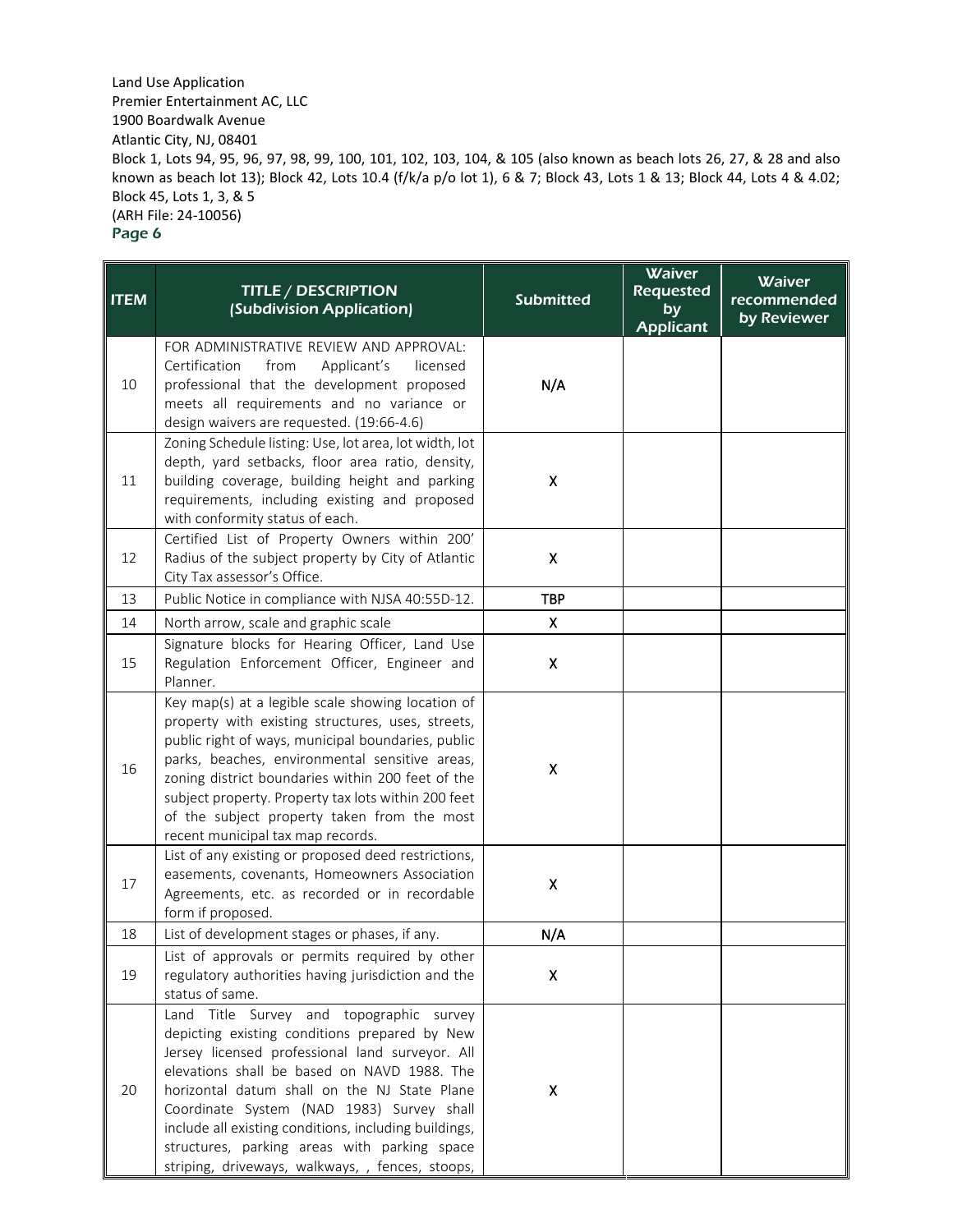| <b>ITEM</b> | <b>TITLE / DESCRIPTION</b><br>(Subdivision Application)                                                                                                                                                                                                                                                                                                                                                                                                                                                                                                                                 | <b>Submitted</b>   | <b>Waiver</b><br><b>Requested</b><br>by<br><b>Applicant</b> | Waiver<br>recommended<br>by Reviewer                         |
|-------------|-----------------------------------------------------------------------------------------------------------------------------------------------------------------------------------------------------------------------------------------------------------------------------------------------------------------------------------------------------------------------------------------------------------------------------------------------------------------------------------------------------------------------------------------------------------------------------------------|--------------------|-------------------------------------------------------------|--------------------------------------------------------------|
|             | stairs, porches, easements, walls, patios, curbs,<br>roof overhangs, overhead wires, bay windows,<br>building setbacks of building on-site and adjoining<br>the site, landscape areas, trees, utility poles, flag<br>poles, directional and identification signs, spot<br>elevations, contours in one foot intervals, FEMA<br>Flood Zone, State Claim areas, utility poles,<br>utilities such as water, sanitary sewer, storm<br>sewer, electric, gas, cable, telephone, etc.<br>Improvements in adjoining right-of-ways /<br>roadways / streets including painted traffic<br>markings. |                    |                                                             |                                                              |
| 21          | Stormwater management plans and drainage<br>calculations. (19:66-7.5).                                                                                                                                                                                                                                                                                                                                                                                                                                                                                                                  | N/A                | $\pmb{\mathsf{X}}$                                          |                                                              |
| 22          | Site Plan depicting proposed buildings, structures,<br>and<br>proposed<br>building<br>existing<br>setbacks,<br>landscape areas, location of identification signage<br>and directional signs, trash enclosure, building<br>setback lines (dashed) and their dimensions from<br>the property lines, parking area plan showing<br>spaces, size and type, aisle width, curb cuts,<br>drives, driveways, and all ingress and egress areas<br>and dimensions.                                                                                                                                 | $\pmb{\mathsf{X}}$ |                                                             |                                                              |
| 23          | Grading plan depicting direction of flow of surface<br>run-off, spot elevations, contours within 1 foot<br>intervals, stormwater management structures.                                                                                                                                                                                                                                                                                                                                                                                                                                 | X                  |                                                             |                                                              |
| 24          | Landscaping Plan, details and plant schedule<br>$(19:66-7.6)$                                                                                                                                                                                                                                                                                                                                                                                                                                                                                                                           | N/A                | X.                                                          | $\boldsymbol{\mathsf{X}}$                                    |
| 25          | Lighting plan and details (19:66-7.10)                                                                                                                                                                                                                                                                                                                                                                                                                                                                                                                                                  |                    | X                                                           | X                                                            |
| 26          | Soil Erosion and Sediment Control Plan. (Required<br>for soil disturbance of 5,000 sq. ft. or greater)                                                                                                                                                                                                                                                                                                                                                                                                                                                                                  |                    | X                                                           |                                                              |
| 27          | Plans of proposed utility layouts including sanitary<br>sewer, water, gas, telephone, cable and electricity<br>and showing proposed connections to existing or<br>any proposed utility systems.                                                                                                                                                                                                                                                                                                                                                                                         |                    | Χ                                                           | All utility<br>connections are<br>from existing<br>beach bar |
| 28          | Road and paving cross-sections and profiles.                                                                                                                                                                                                                                                                                                                                                                                                                                                                                                                                            | N/A                | Χ                                                           |                                                              |
| 29          | Solid and liquid waste management plan.                                                                                                                                                                                                                                                                                                                                                                                                                                                                                                                                                 |                    | X                                                           | <b>Existing</b><br>management<br>plan                        |
| 30          | Vehicular and pedestrian circulation patterns,<br>Traffic control signs, directional signs and Sight<br>triangles                                                                                                                                                                                                                                                                                                                                                                                                                                                                       | N/A                |                                                             |                                                              |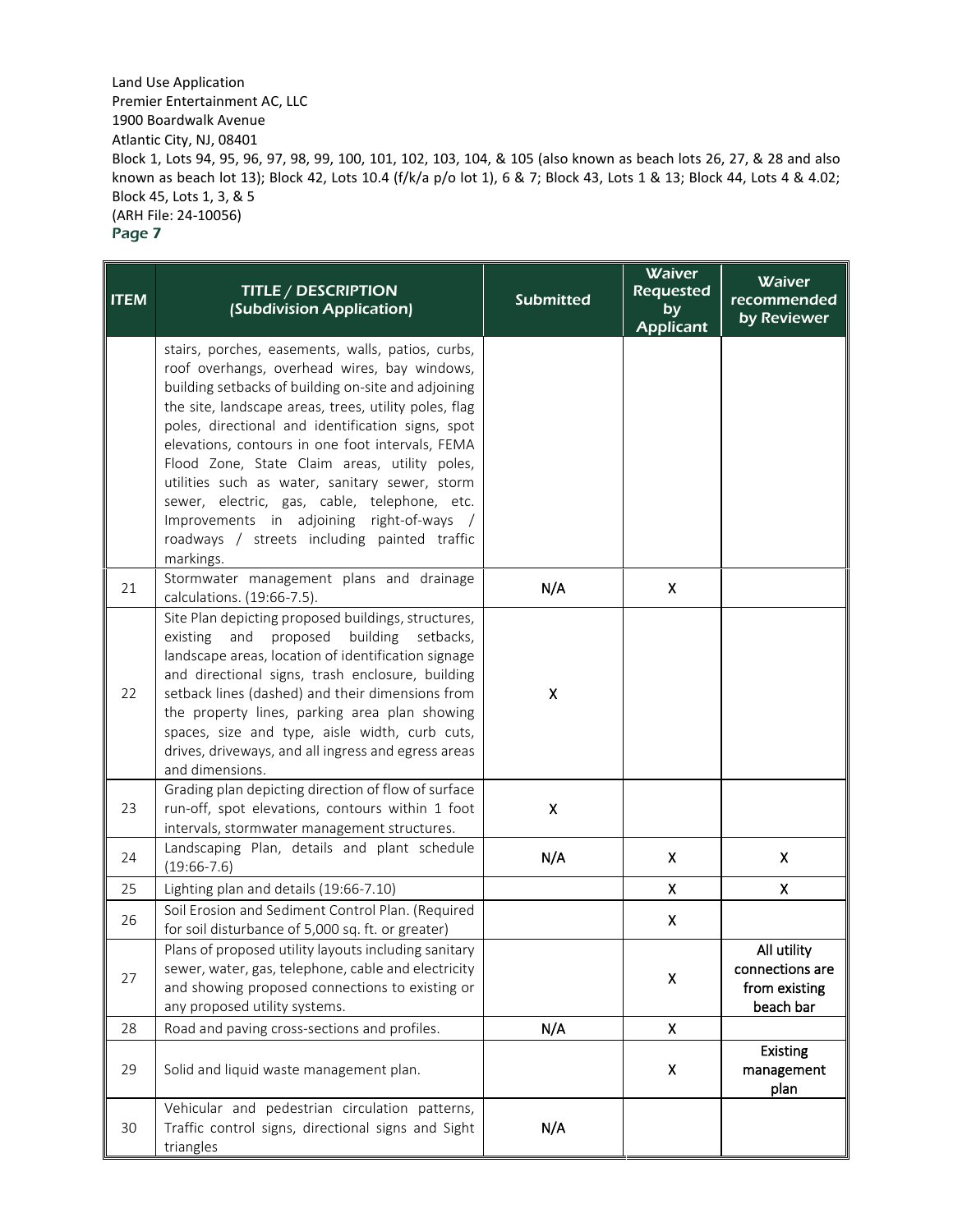| <b>ITEM</b> | <b>TITLE / DESCRIPTION</b><br>(Subdivision Application)                                                                                                                | <b>Submitted</b> | <b>Waiver</b><br><b>Requested</b><br>by<br><b>Applicant</b> | <b>Waiver</b><br>recommended<br>by Reviewer           |
|-------------|------------------------------------------------------------------------------------------------------------------------------------------------------------------------|------------------|-------------------------------------------------------------|-------------------------------------------------------|
| 31          | Preliminary architectural plan and elevations, and<br>areas and type of each proposed use.                                                                             | X                |                                                             |                                                       |
| 32          | Estimate of costs of on-site and off-site<br>improvements [19:66-3.4 (b)]                                                                                              |                  | X                                                           | Applicant shall<br>provide prior to<br>final approval |
| 33          | Electronic copy of the full application including<br>application, photos, maps, reports, plans and<br>other exhibits in pdf format. Maximum size of<br>$file(s)$ 4 MB. | X                |                                                             |                                                       |
| 34          | Performance guarantee [19:66-3.4 (b)]                                                                                                                                  | <b>TBP</b>       |                                                             | Applicant shall<br>provide prior to<br>final approval |
| 35          | Maintenance guarantee (19:66-16.3)                                                                                                                                     | <b>TBP</b>       |                                                             | Applicant shall<br>provide prior to<br>final approval |
| 36          | Inspection Fees (19:66-16.1)                                                                                                                                           | <b>TBP</b>       |                                                             | Applicant shall<br>provide prior to<br>final approval |

The following addresses conformance with the CRDA's list of Required Application items for Major Preliminary Site Plan Checklist (Form #6) and Major Final Site Plan Checklist (Form #7), both do not reflect adequacy of submissions for review purposes. The correct number of copies are assumed to have been submitted. Column entries reflect ARH's review of Applicant's submissions.

# IV. VARIANCE

| <b>ITEM</b>    | <b>TITLE / DESCRIPTION</b><br>(Subdivision Application)                                                                                                   | <b>Submitted</b> | <b>Waiver</b><br>Requested by<br>Applicant | <b>Waiver</b><br>recommended by<br><b>Reviewer</b> |
|----------------|-----------------------------------------------------------------------------------------------------------------------------------------------------------|------------------|--------------------------------------------|----------------------------------------------------|
| $\mathbf{1}$   | Completed Land Use Application Form                                                                                                                       | x                |                                            |                                                    |
| $\overline{2}$ | Payment of Required Application and Escrow<br>Fees (19:66-4.3)                                                                                            | χ                |                                            |                                                    |
| $\overline{3}$ | Name and address, email address of property<br>owner and applicant.                                                                                       | χ                |                                            |                                                    |
| 4              | Proof of real estate taxes and other assessments<br>paid.                                                                                                 | <b>TBP</b>       |                                            |                                                    |
| .5             | Name, signature, license number, seal and<br>address of each professional consultant, as<br>applicable, involved in preparation of required<br>documents. | χ                |                                            |                                                    |

## "c" Variance Checklist (Form #12)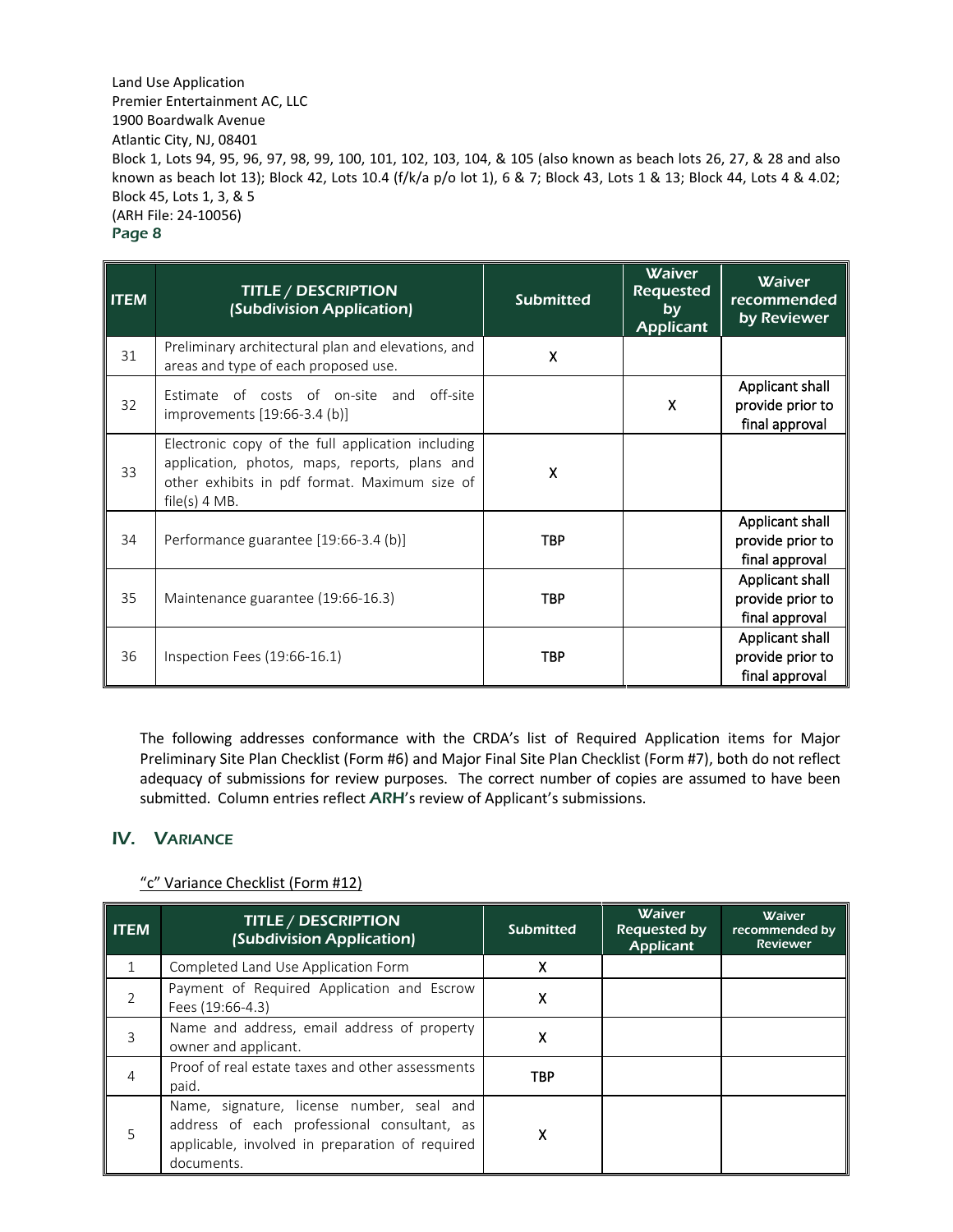**ITEM** TITLE / DESCRIPTION (Subdivision Application) Submitted Waiver Requested by Applicant **Waiver** recommended by Reviewer 6 Color Photographs of site from four (4) different viewpoints. viewpoints. X X 7 Project narrative describing existing conditions, surrounding uses and the proposed development including list of "c" variance(s) and design waiver relief sought, if applicable. X 8 Title block denoting type of application, tax map sheet, project address, block and lot, and street location. X 9 Proof of ownership of property. (Report of title, copy of deed AS FILED with the Atlantic County Clerk's Office, affidavit or other documentation evidencing ownership.)  $\mathsf{X}$  and  $\mathsf{X}$ Applicant must provide proof of ownership prior to final approval 10 Consent of property owner to applicant to  $\alpha$  development project. 11 Zoning Schedule listing: Use, lot area, lot width, lot depth, yard setbacks, floor area ratio, density, building coverage, building height and parking requirements, including existing and proposed with conformity status of each. X 12 Certified List of Property Owners within 200' Radius of the subject property by City of Atlantic City Tax assessor's Office. X 13 | Public Notice in compliance with NJSA 40:55D-12. TBP 14 North arrow, scale and graphic scale **X** 15 Signature blocks for Hearing Officer, Land Use Regulation Enforcement Officer, Engineer and Planner. X 16 Key map(s) at a legible scale showing location of property with existing structures, uses, streets, public right of ways, municipal boundaries, public parks, beaches, environmental sensitive areas, zoning district boundaries within 200 feet of the subject property. Property tax lots within 200 feet of the subject property taken from the most recent municipal tax map records. X 17 List of any existing or proposed deed restrictions, easements, covenants, Homeowners Association Agreements, etc. as recorded or in recordable form if proposed. X 18 | List of development stages or phases, if any.  $\blacksquare$  N/A 19 List of approvals or permits required by other regulatory authorities having jurisdiction and the status of same. X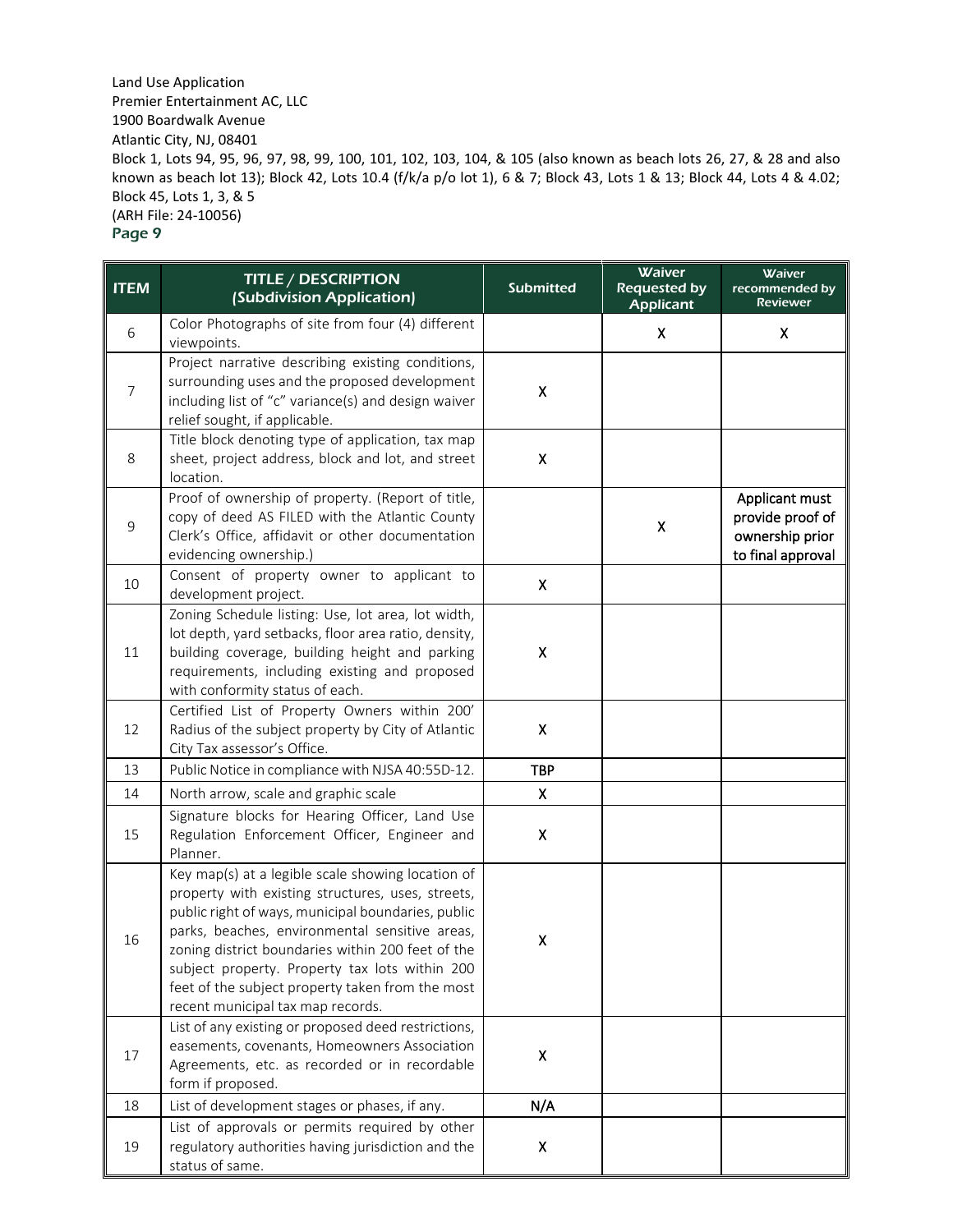| <b>ITEM</b> | <b>TITLE / DESCRIPTION</b><br>(Subdivision Application)                                                                                                                                                                                                                                                                                                                                                                                                                                                                                                                                                                                                                                                                                                                                                                                                                                                                                                                                                                                                        | <b>Submitted</b>   | Waiver<br><b>Requested by</b><br><b>Applicant</b> | <b>Waiver</b><br>recommended by<br><b>Reviewer</b> |
|-------------|----------------------------------------------------------------------------------------------------------------------------------------------------------------------------------------------------------------------------------------------------------------------------------------------------------------------------------------------------------------------------------------------------------------------------------------------------------------------------------------------------------------------------------------------------------------------------------------------------------------------------------------------------------------------------------------------------------------------------------------------------------------------------------------------------------------------------------------------------------------------------------------------------------------------------------------------------------------------------------------------------------------------------------------------------------------|--------------------|---------------------------------------------------|----------------------------------------------------|
| 20          | Land Title Survey and topographic survey<br>depicting existing conditions prepared by New<br>Jersey licensed professional land surveyor. All<br>elevations shall be based on NAVD 1988. The<br>horizontal datum shall on the NJ State Plane<br>Coordinate System (NAD 1983) Survey shall<br>all<br>existing<br>conditions,<br>include<br>including<br>buildings, structures, parking areas with parking<br>space striping, driveways, walkways, fences,<br>stoops, stairs, porches, easements, walls, patios,<br>curbs, roof overhangs, overhead wires, bay<br>windows, building setbacks of building on-site<br>and adjoining the site, landscape areas, trees,<br>utility poles, flag poles, directional<br>and<br>identification signs, spot elevations, contours in<br>one foot intervals, FEMA Flood Zone, State Claim<br>areas, utility poles, utilities such as water,<br>sanitary sewer, storm sewer, electric, gas, cable,<br>telephone, etc. Improvements in adjoining right-<br>of-ways / roadways / streets including painted<br>traffic markings. | Χ                  |                                                   |                                                    |
| 21          | Site<br>depicting<br>proposed<br>buildings,<br>Plan<br>existing and proposed building<br>structures,<br>setbacks,<br>landscape<br>areas,<br>location<br>of<br>identification signage and directional signs, trash<br>enclosure, building setback lines (dashed) and<br>their dimensions from the property lines, parking<br>area plan showing spaces, size and type, aisle<br>width, curb cuts, drives, driveways, and all ingress<br>and egress areas and dimensions.                                                                                                                                                                                                                                                                                                                                                                                                                                                                                                                                                                                         | X                  |                                                   |                                                    |
| 22          | Preliminary architectural plan and elevations,<br>and areas and type of each proposed use.                                                                                                                                                                                                                                                                                                                                                                                                                                                                                                                                                                                                                                                                                                                                                                                                                                                                                                                                                                     | $\pmb{\mathsf{X}}$ |                                                   |                                                    |
| 23          | Electronic copy of the full application including:<br>application, photos, maps, reports, plans and<br>other exhibits in pdf format. Maximum size of<br>$file(s)$ 4 MB.                                                                                                                                                                                                                                                                                                                                                                                                                                                                                                                                                                                                                                                                                                                                                                                                                                                                                        | $\pmb{\mathsf{X}}$ |                                                   |                                                    |

The following addresses conformance with the CRDA's list of Required Application items for "c" Variance Checklists (Forms #12) and does not reflect adequacy of submissions for review purposes. The correct number of copies are assumed to have been submitted. Column entries reflect ARH's review of Applicant's submissions.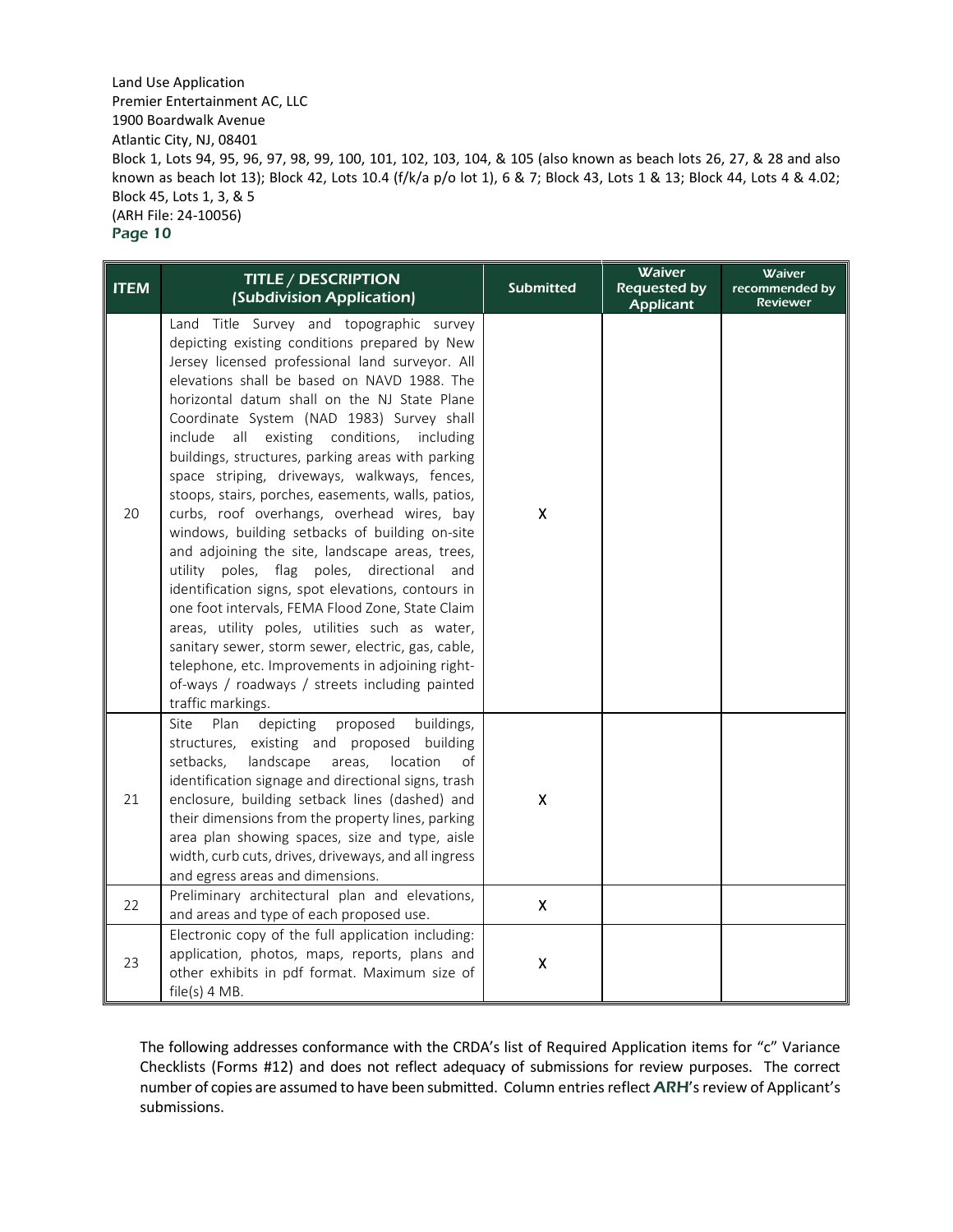# V. COFONE CONSULTING REVIEW

## **Zoning Compliance**

The property is located in the Beach (B) District. As stated at CRDA Land Development Rules Section at N.J.A.C. 19:66-5.9, the purpose of the B District is as follows:

The purpose of the B Beach District is to capitalize on the unique land use attributes inherent of the proximity to the Atlantic Ocean through promotion and zoning controls that maximize the value of the zoning district.

While bulk variances are required, the proposed signage package is permitted within the B District subject to certain requirements. The CRDA Land Development Rules at N.J.A.C. 19:66-5.7(a) provide for the following purpose of the "Signs" regulation:

The regulation of signs by this section is intended to promote and protect the public health, safety, and welfare of the Tourism District by creating a more attractive economic and business climate within the commercial, resort, and industrial areas of the Tourism District by enhancing and protecting the physical appearance of all areas of the Tourism District and by reducing the distractions, obstructions, and hazards to pedestrian and auto traffic caused by the indiscriminate placement and use of signs.

## **Master Plan Review**

The subject property is located within the Atlantic City Tourism District. Pursuant to the New Jersey CRDA Atlantic City Tourism District Master Plan, the overall intention and vision is to "reinvigorate Atlantic City in the near-term as the leading resort destination in the Northeast and beyond (Page 4, New Jersey CRDA Atlantic City Tourism District Master Plan). Among others, overarching objectives are to "develop an economically viable and sustainable tourism district" and "[expand] Atlantic City's tourism and economic bases" (Id, Page 1-2).

## **Planning Analysis and Issues for Consideration by the Board**

In regard to the "c" variances, the Municipal Land Use Law (MLUL) at NJSA 40:55D-70c sets forth the standards for variances from the bulk regulations of a zoning ordinance. A "c(1)" variance is for cases of hardship due to factors such as shape or topography, or due to "an extraordinary and exceptional situation uniquely affecting a specific piece of property or the structures lawfully existing thereon." A "c(2)" variance may be granted where the purposes of zoning are advanced and the benefits of deviating from the ordinance requirements outweigh any detriments. The benefits derived from granting a " $c(2)$ " variance must include benefits to the community as a whole, not just to the applicant or property owner. A "c" variance application also must address the "negative criteria."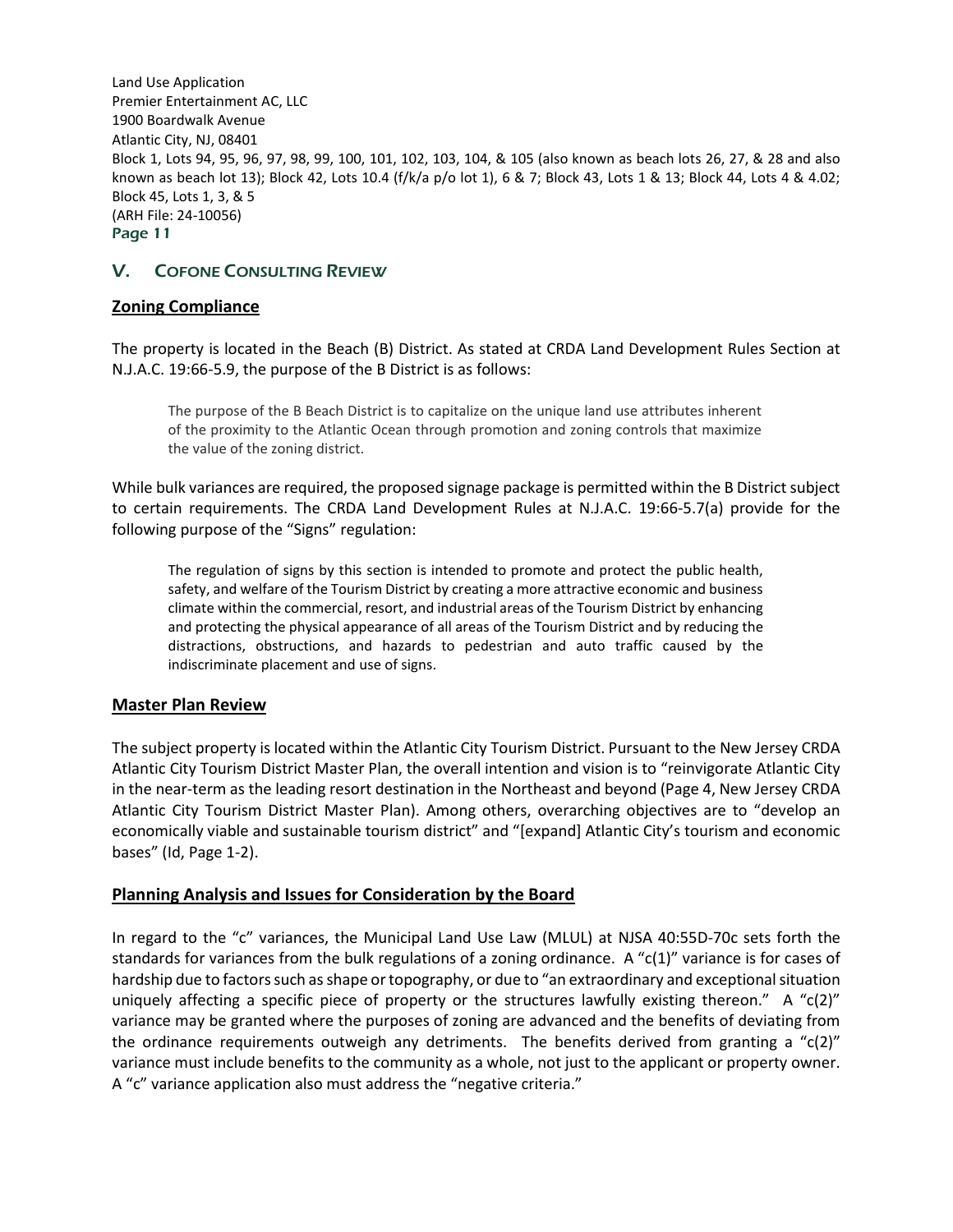We offer the following for your consideration in reviewing the Application:

- 1) The Applicant shall provide such statutorily required testimony through a New Jersey licensed professional planner.
- 2) The Applicant shall provide testimony relative to the entire proposal, its relationship to the other uses on the site and surrounding area, as well as the proposed operational aspects. The Applicant shall discuss how the proposal advances the purpose of the B District and the Tourism District Master Plan.
- 3) The Applicant's professional planner shall discuss the required variances in the context of the site and immediate area. Variances are required for the heights of the accessory structures for the volleyball stadium (portable restrooms, bleachers, press tent, lighting, and electronic screen) and for the number of signs, the size of signs, and the type of signs for the volleyball stadium.
- 4) As to the operational aspects, the Applicant shall discuss security procedures, if there will be integration between the proposal area and Bally's Beach Bar, and if access will be controlled to the volleyball area. In particular, given the presence of metal bleachers, the Applicant shall discuss safety protocols in the event of threatening severe weather and lightning.
- 5) The Applicant shall furnish testimony about the signage package. The Applicant shall provide testimony relative to the sign package's compliance with N.J.A.C. 19:66-5.7(d), which sets forth the general standards that apply to all signs, as well as sign placement, colors, messaging, etc.
- 6) The Applicant shall comply with the conditions of any previous approvals received for the site.
- 7) The Applicant shall furnish any prior approvals from, and agreements with, the City of Atlantic City, if any.

# VI. REVIEW OF PLANS

- 1. Site Plan
	- a. Details shall be provided for all proposed site amenities including how the bleachers will be anchored and/or secured.
	- b. Applicant shall provide testimony related to how the project will confirm with NJDEP General Permit #22 specifically related to:
		- 1. Confirming which structures will remain in place on a year-round basis
		- 2. Where temporary structures will be removed and relocated during sever weather events as defined by N.J.A.C. 7:7-6.22
		- 3. Where structures will be removed and relocated to during November  $1<sup>st</sup>$  through April  $30<sup>th</sup>$  if different than #2 above.
	- c. Applicant shall confirm via testimony that there are no special areas as defined by N.J.A.C 7:7-9 adversely impacted by this project.
	- d. Applicant shall add the proposed coverage percentages to the plans.